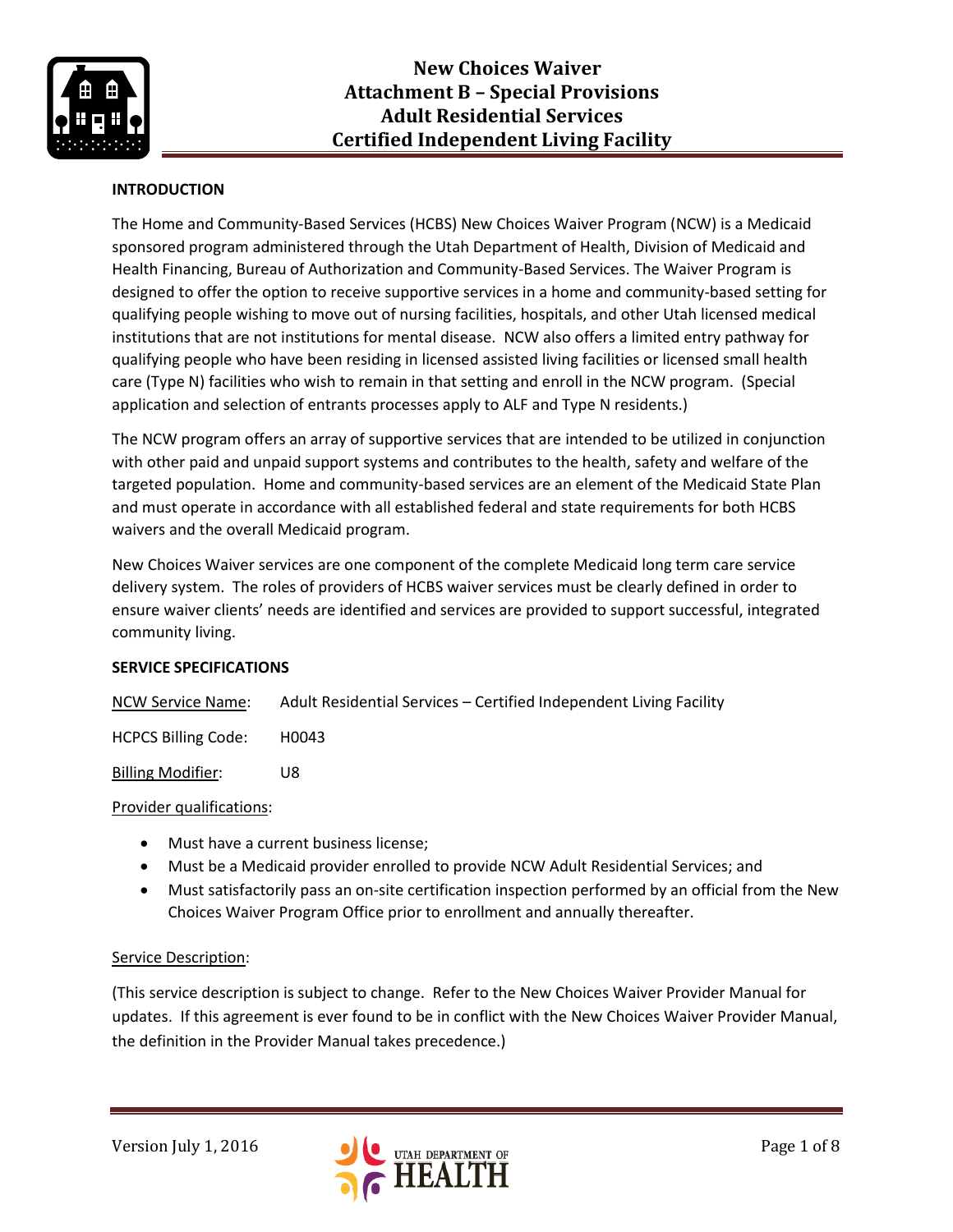

Adult Residential Services (H0043) is a package of supportive services that is available to New Choices Waiver clients who reside in certified and NCW approved independent living facilities. The specific services from the service package that are provided to each individual waiver client are based on the assessed needs of that individual and are expected to meet scheduled and unpredictable client needs and to provide supervision, safety and security in conjunction with residing in a homelike, noninstitutional setting. The designated waiver case management agency assigned to each waiver client is responsible to assess client needs and to coordinate care with all service providers including Adult Residential Services providers.

Adult Residential Services (H0043) reimburses a daily rate which covers the amount, duration and frequency of services identified to be needed for each individual waiver client. The amount, duration and frequency assessed to be needed varies from client to client but the same daily rate is paid regardless of the intensity of services provided to each NCW client actively receiving services on a particular day.

The H0043 Adult Residential Service – Independent Living Facility package includes any combination of the following services at the amount, duration and frequency assessed to be needed and identified in the approved service authorization:

- Preparation of three meals per day;
- General housekeeping services including personal laundry, laundering bed linens, washing dishes, mopping floors, vacuuming carpeted areas, dusting surfaces, making beds, cleaning of bathroom fixtures, trash removal and other general cleaning activities;
- General monitoring and emergency response capability twenty-four hours a day, seven days a week. Providers must have staff on site that are reachable at all times and must be able to respond quickly in the case of emergency including evacuation from the building if necessary; and
- Development of formal safety plans for each NCW client that includes at a minimum daily status checks. Safety plans must be written and shared with each client's case management agency;

This service does not cover 24-hour skilled care or supervision, room and board, items of comfort or convenience, or the costs of facility maintenance, upkeep and improvement.

## General Requirements:

By signing this attachment, provider agrees to additional terms and conditions as outlined below:

A. Provider will report any negative or critical incident or incidents likely to receive media or legislative scrutiny involving a NCW client to the client's case management agency or to the New Choices Waiver program office immediately. This includes but is not limited to medication errors, falls, injuries, missing persons, abuse, neglect, exploitation, unexpected hospitalizations, unexpected deaths, Adult Protective Services (APS) or law enforcement involvement, and other similar incidents that raise concern for client safety. As required by law, provider will also report

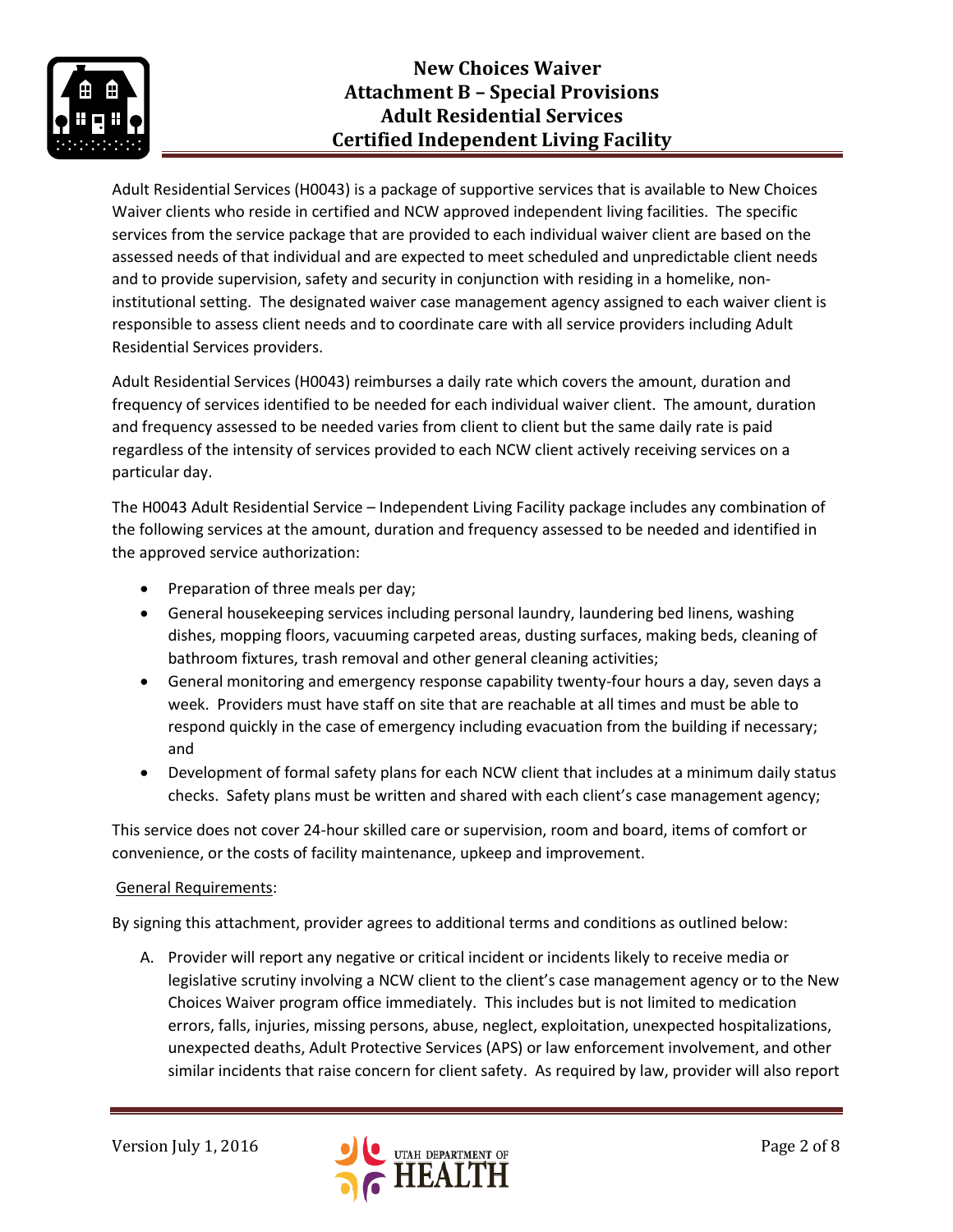

any suspected or actual incidences of abuse, neglect or exploitation to APS or to local law enforcement.

- B. Provider will accept the NCW Medicaid rate as payment in full, and the provider shall not bill the client nor their families an additional fee for services rendered.
- C. Provider will interact with each NCW client's designated case management agency and participate in the person-centered care planning process when requested by the client or their representative.
- D. Provider will review Service Authorization Forms received from waiver case management agencies and will return a signed copy to the case management agency. Service authorizations indicate the amount, duration and frequency of services that are authorized based on the assessment of each client's needs and are subject to approval by the State Medicaid Agency. The authorized HCPCS, number of units, frequency and duration will appear in the service authorization and providers shall not render services to waiver clients until a service authorization has been received and properly executed by both the designated waiver case management agency representative and the provider. Service authorizations are valid for a maximum of one year even if the "end date" on the form is left blank. Claims paid for waiver services for dates of service outside of the date span listed in the service authorization will be recovered. Claims paid for waiver services that exceed the number of units or frequency than was authorized in the service authorization will be recovered. Claims paid for HCPCS codes that were not authorized in the service authorization will be recovered.
- E. Service authorizations are not a guarantee of payment.
- F. Service authorizations are automatically nullified immediately upon any of the following events taking place:
	- 1. The NCW client elects to change to a different NCW provider
	- 2. The NCW client elects to altogether discontinue receiving the services that the provider offers
	- 3. The NCW client loses Medicaid eligibility
	- 4. The NCW client is disenrolled from the NCW program for any other reason
	- 5. The provider's Medicaid and/or NCW contract is terminated or suspended
- G. Provider will not provide services to waiver clients when they are receiving inpatient treatment. Service authorizations are *suspended* during times when a New Choices Waiver client is admitted to an inpatient setting such as a hospital or nursing facility. Upon the client's discharge from the inpatient setting, provider will communicate with the waiver case management agency to receive verbal approval to reinstate services if any unused units are

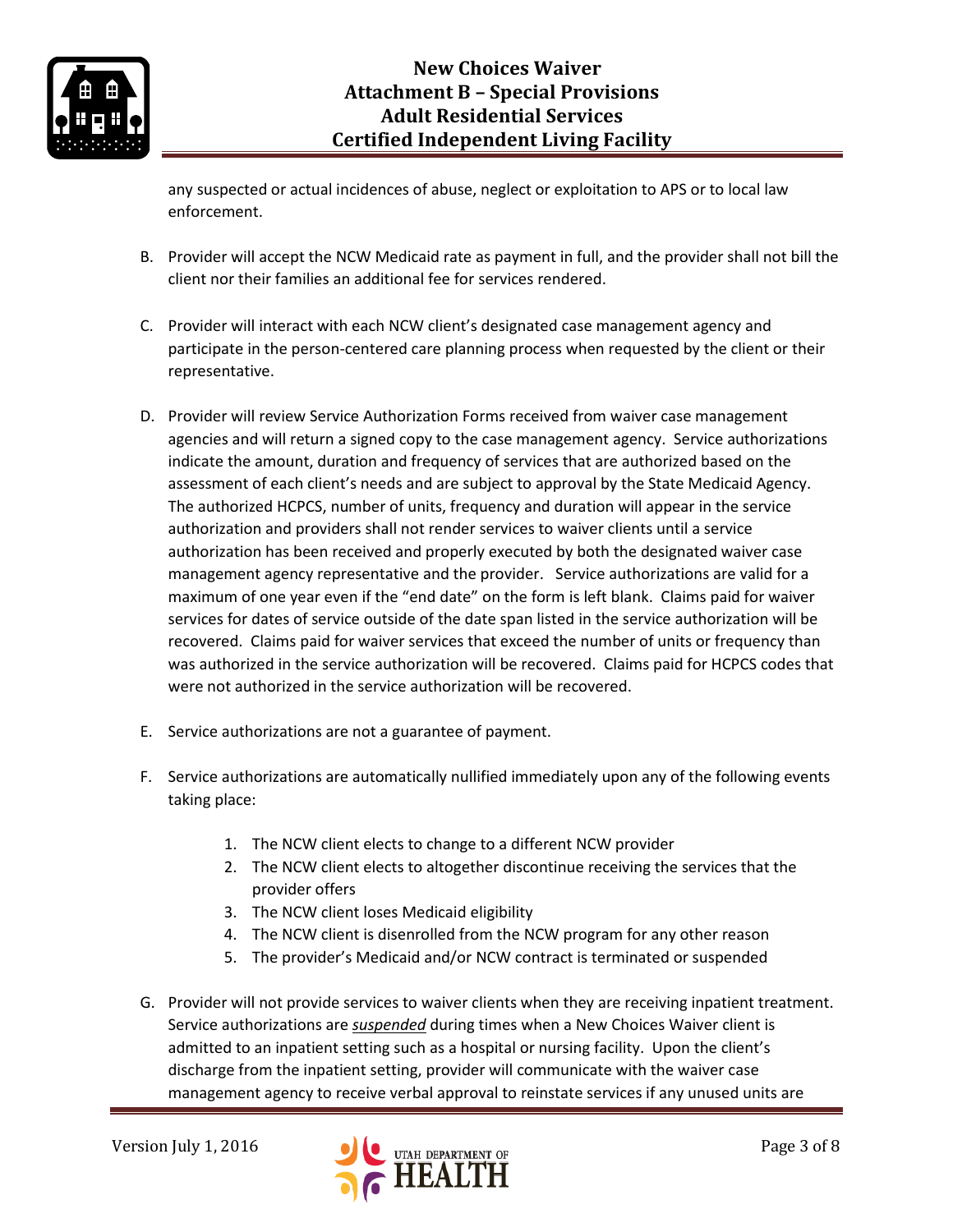

remaining in the service authorization or to request a new authorization if the existing authorization has expired.

- H. Units of service that have been authorized for one NCW client can only be provided to that NCW client. Provider will not transfer unused units that have been authorized for one NCW client to another NCW client.
- I. Provider will contact a client's designated waiver case management agency if the provider observes that actual service utilization trends appear to exceed the number of units authorized.
- J. Provider will verify client Medicaid eligibility each month in order to avoid providing services that are not reimbursable due to a client's loss of Medicaid benefits.

Utah Medicaid offers two methods that providers may use to verify client eligibility:

- 6. Medicaid Eligibility Lookup Tool [\(https://medicaid.utah.gov\)](https://medicaid.utah.gov/)
- 7. Access Now (1-800-662-9651 option 1, option 1)
- K. Provider shall not bill Medicaid for services that were not actually provided or for services that the provider anticipates providing to a client in the near or distant future.
- L. Provider shall not bill a client for a missed or canceled appointment unless the client or the client's legal representative has signed a written cancelation policy which expressly allows the provider to charge the client for missed or canceled appointments.
- M. Adult Residential Services providers shall not bill Medicaid for times when a NCW client is out of the facility for an entire 24-hour day which begins and ends at midnight.
- N. Provider will not engage in unsolicited direct marketing activities to prospective NCW clients. Marketing strategies shall be limited to mass outreach and advertisements. Provider will not approach prospective NCW clients or their representatives unless the client or representative explicitly requests information from the provider. Provider shall refrain from offering incentives or other enticements to persuade a prospective NCW client to choose the provider for waiver services. Provider shall not enter into incentive or kick-back agreements with waiver case management agencies or otherwise entice the case management agency to influence or limit a NCW client's freedom to choose their own service providers. Provider may not require NCW clients to select a certain waiver or non-waiver provider for other services listed on the personcentered care plan.
- O. Provider will document each service encounter. A "service encounter" for Adult Residential Services means the actual services (from the service package listed earlier in this contract) that

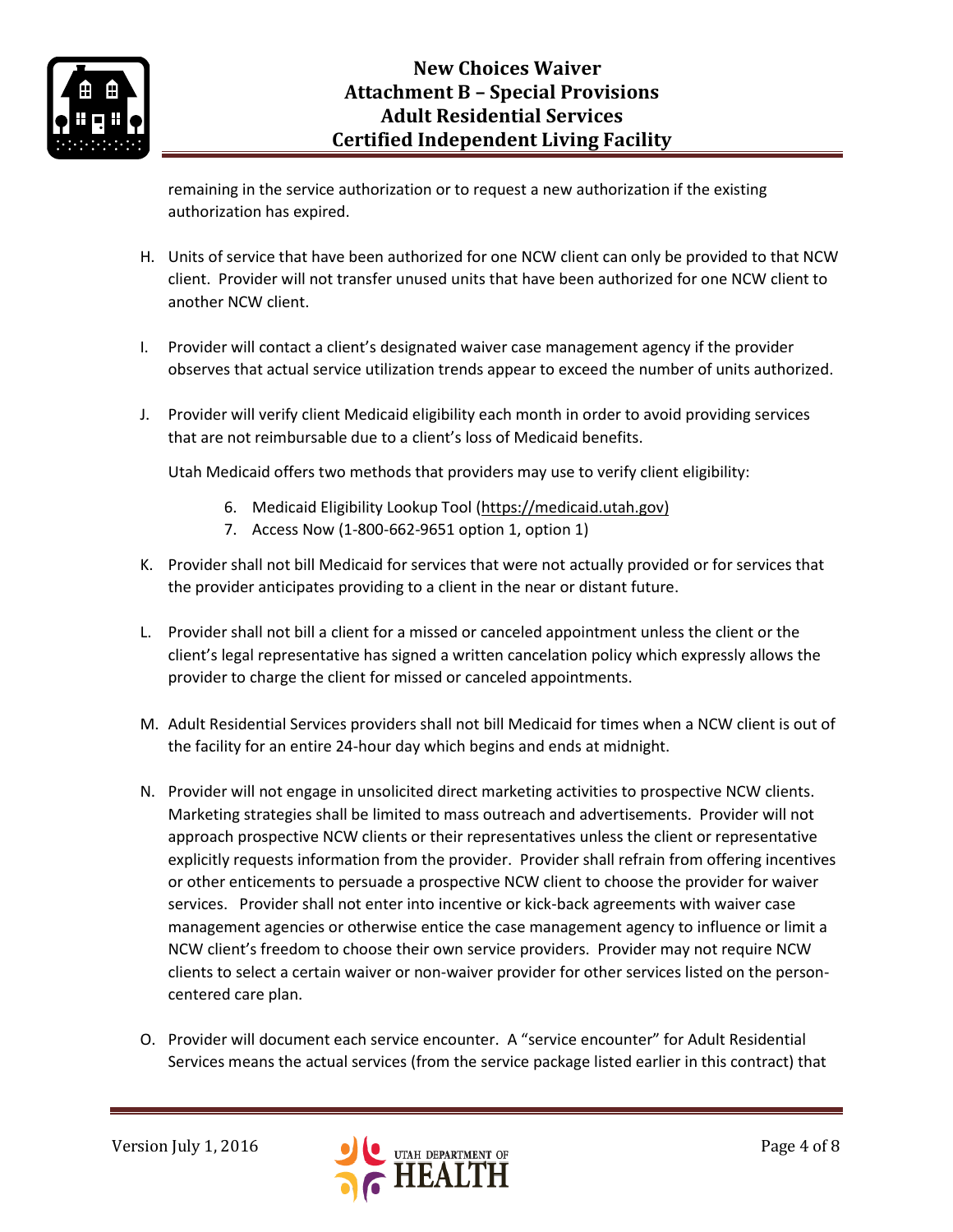

# **New Choices Waiver Attachment B – Special Provisions Adult Residential Services Certified Independent Living Facility**

were provided by facility staff to a particular NCW client on a particular day. At a minimum each service encounter record should include:

- The client's first and last name
- The date of service for each service encounter
- The start and end times for each service provided
- The services provided by service title
- Notes describing the service encounter
- The name of the individual who performed the service
- The signature of the individual(s) who performed the service(s) or who can attest to the completion of the service(s).
- P. Provider will abide by the policies and procedures outlined in the NCW Provider Manual and to stay apprised of policy updates and changes regarding Medicaid and the NCW program. If this agreement is ever found to be in conflict with the NCW Provider Manual, the NCW Provider Manual will take precedence over this agreement. The NCW Provider Manual is posted on the Utah Medicaid website: [https://medicaid.utah.gov](https://medicaid.utah.gov/)
- Q. Provider will review the Medicaid Information Bulletins (MIBs) and stay apprised of policy updates and changes regarding Medicaid and the NCW program. The MIB is the tool that the Utah Department of Health, Division of Medicaid and Health Financing uses to disseminate such information to providers and stakeholders. The MIB is published quarterly or more frequently as needed. To subscribe to the Newsletter or to view the MIB releases, visit the Medicaid website: [https://medicaid.utah.gov](https://medicaid.utah.gov/)
- R. If the provider has Medicare and/or Medicaid certification and loses Medicare and/or Medicaid certification, the provider's New Choices Waiver contract shall also be terminated effective the same day as the termination of the Medicare and/or Medicaid certification. The provider will notify the New Choices Waiver Program Office within 3 business days of receiving the notification letter from Medicare and/or Medicaid. The provider will make every effort to ensure a safe and orderly transition of all NCW clients to other service providers prior to final termination of their NCW contract.
- S. If the provider is aware that it is about to undergo a change of ownership or otherwise elects to voluntarily terminate their New Choices Waiver contract, the provider shall give at least 30 days advance written notice of the change of ownership or voluntary termination to the New Choices Waiver Program Office. Providers shall assist in ensuring a safe and orderly transition of waiver clients to another service provider prior to termination.
- T. Providers cannot be listed on a person-centered care plan for a NCW client if any of the paid employees of that provider are related to one or both of the assigned NCW case managers by

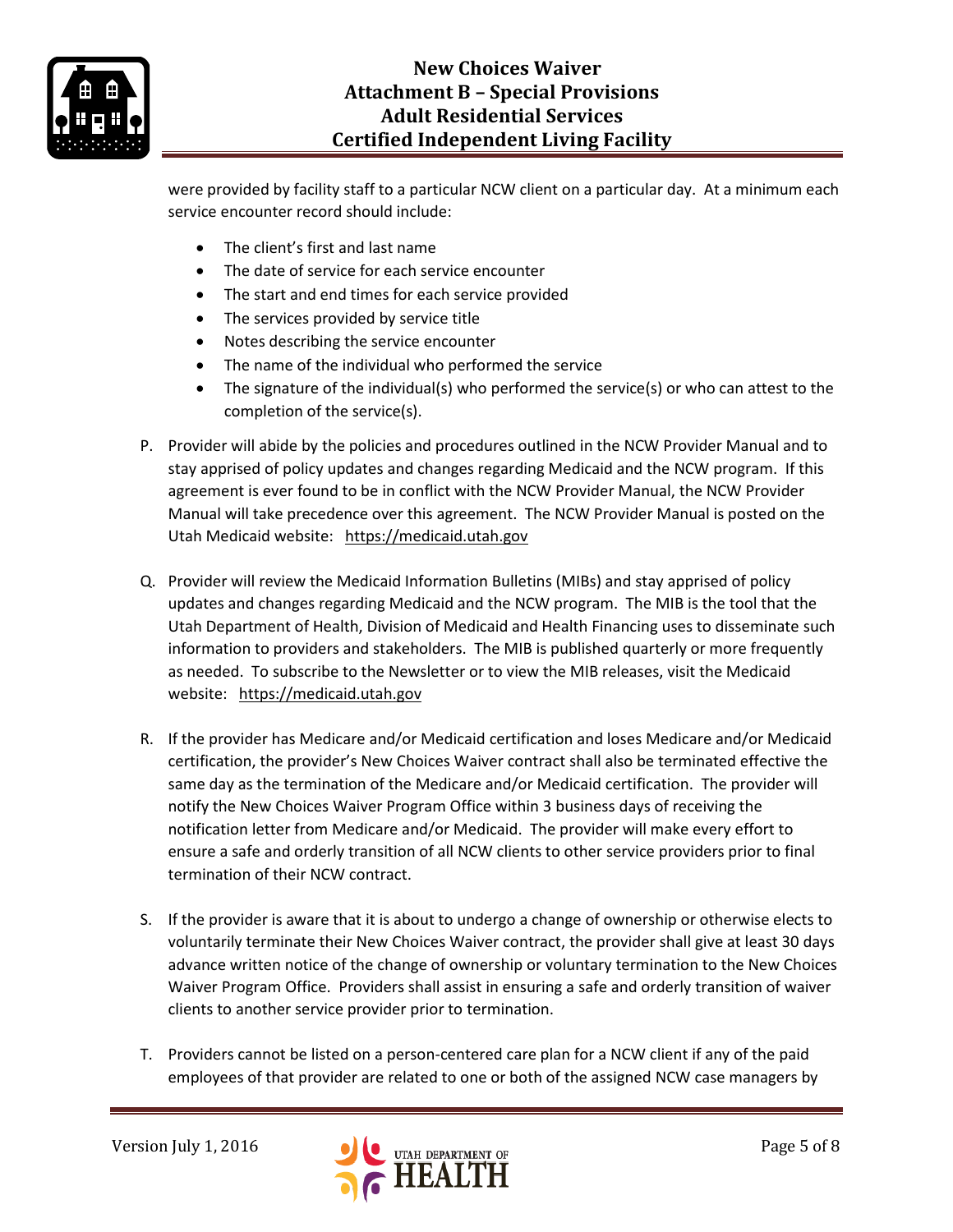

# **New Choices Waiver Attachment B – Special Provisions Adult Residential Services Certified Independent Living Facility**

blood or by marriage. If the State Medicaid Agency finds that a conflict of interest is occurring between the provider agency and the case management agency, the provider or the case management agency may be prevented from providing services to that particular client. Exceptions will only be made in remote geographical areas of the state where there are no other willing, qualified providers available to offer the service(s). Only the State Medicaid Agency has authority to approve exceptions to conflict of interest rules.

- U. The State Medicaid Agency may terminate the provider's New Choices Waiver contract after giving the provider 30 days advance written notice for either of the following reasons:
	- 1. The State Medicaid Agency detects a pattern of non-compliance with general Utah Medicaid provider standards,
	- 2. The State Medicaid Agency detects a pattern of non-compliance with NCW policies, procedures and/or provisions listed in this contract.

Examples of conduct that constitutes patterns of non-compliance include but are not limited to:

- Abuse, neglect or exploitation of waiver clients;
- Billing Medicaid in excess of the amount, duration and frequency of services that have been authorized;
- Billing Medicaid for services not provided;
- Billing Medicaid for days when a NCW client was out of the facility for an entire 24-hour day;
- Inadequate or non-existent record keeping;
- Hiring individual service employees that do not meet the minimum waiver provider qualifications;
- Not maintaining minimum provider qualifications such as required license(s);
- Acts of direct marketing to prospective or currently enrolled NCW clients or their representatives;
- Acts of coercion or manipulation of client freedom of choice rights;
- Acts of offering or receiving incentives or kick-backs to or from other providers or entities in an effort to manipulate client freedom of choice rights;
- Billing NCW clients or their representatives for services covered by Medicaid; and/or
- Lack of provider representation at the mandatory annual provider training.

If the State Medicaid Agency discovers conduct that constitutes a pattern of non-compliance but elects not to terminate the provider's New Choices Waiver contract, the State Medicaid Agency may instead suspend making new referrals to the provider, require the provider to repay any overpayments, complete additional training and/or to submit to additional monitoring activities in order to avoid contract termination. The provider will be given hearing rights for any adverse actions taken by the State Medicaid Agency.

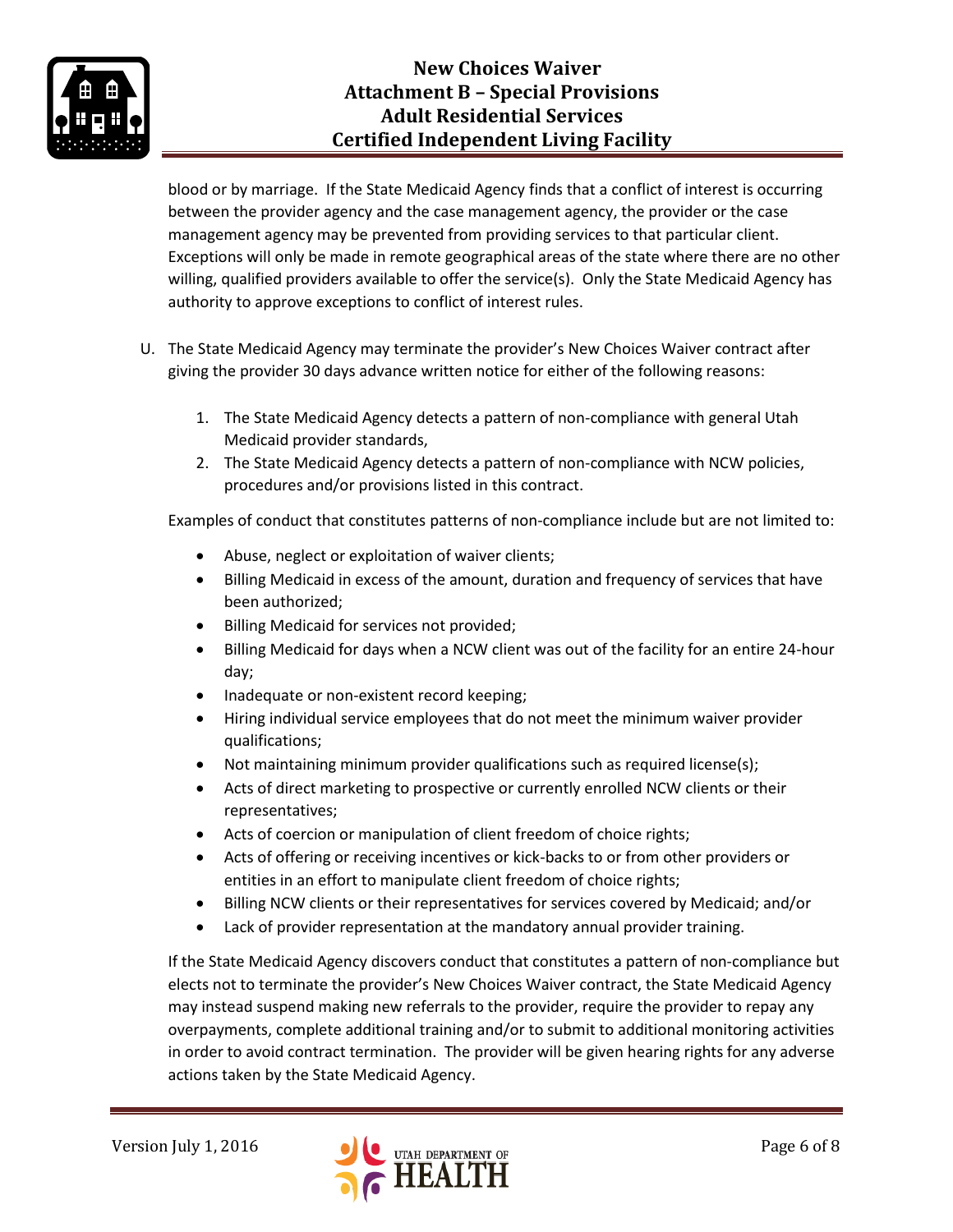

V. All new NCW providers must complete the NCW New Provider Training before the New Choices Waiver Program Office will forward the provider's enrollment application to the next step in the enrollment process. This includes existing providers who experience changes in ownership. NCW New Provider Training is offered one time each month and is located at the Utah Department of Health, 288 N. 1460 W., Salt Lake City, Utah 84114. To register for the next training please call the NCW Program Office and ask to speak with the NCW Provider Specialist. (800)662-9651, option 6.

After the provider is enrolled, additional training is available if the provider requests it by contacting the NCW program office at the same number listed above.

The New Choices Waiver Program Office provides annual training to all enrolled Adult Residential Services providers. This training is mandatory and at least one representative from each provider entity must attend in order to get credit for the annual training.

(The rest of this page is intentionally left blank.)

\_\_\_\_\_\_\_\_\_\_\_\_\_\_\_\_\_\_\_\_\_\_\_\_\_\_\_\_\_\_\_\_\_\_\_\_\_\_\_\_\_\_\_\_\_\_\_\_\_\_\_\_\_\_\_\_\_\_\_\_\_\_\_\_\_\_\_\_\_\_\_\_\_\_\_\_\_\_